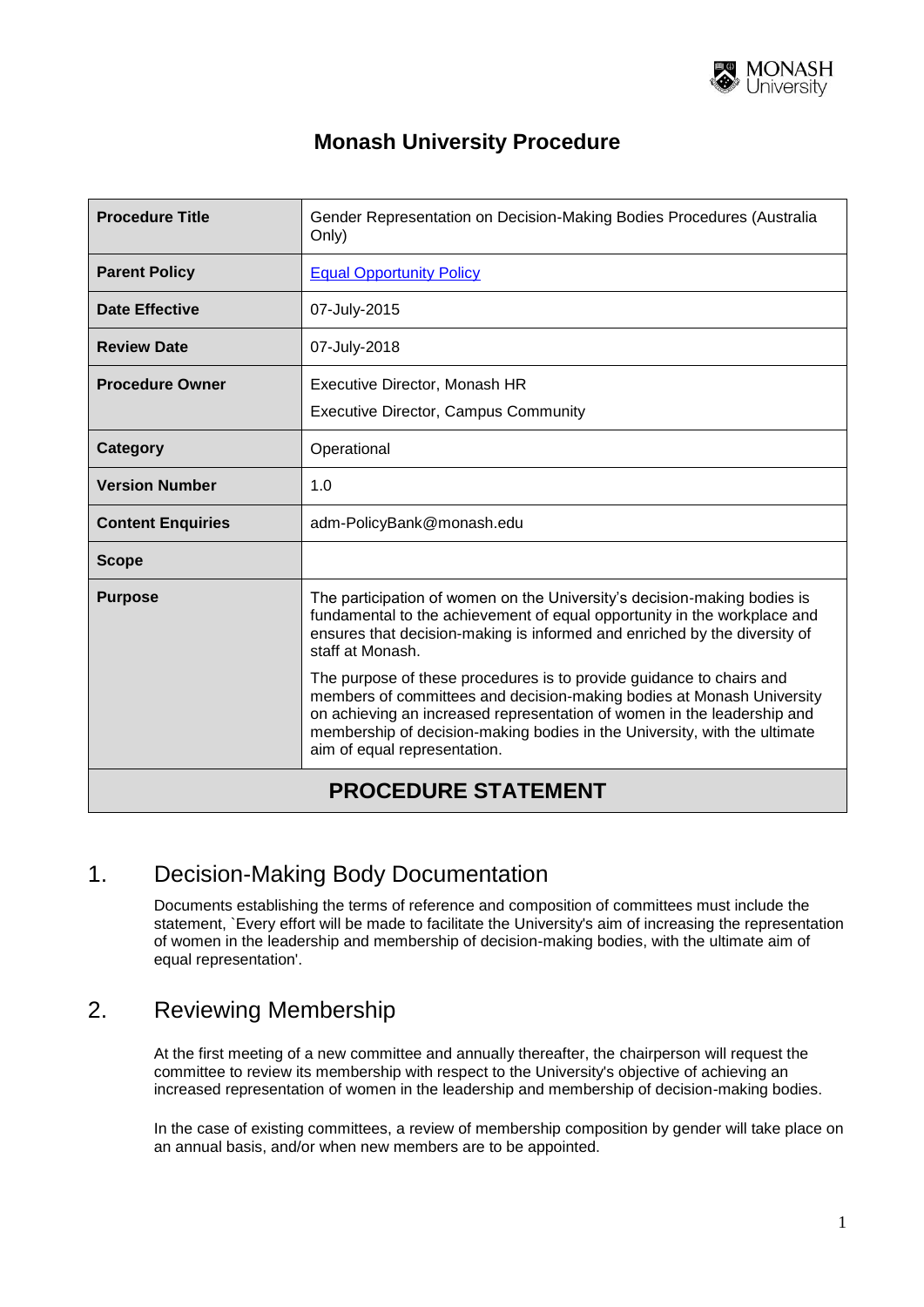

### **Monash University Procedure**

In areas where women represent less than one third of staff, every effort should be made to ensure that a minimum of one third of the committee is female to support the increased representation of women within that area.

If the committee considers that the gender representation is inappropriate in the light of University policy, the committee will take action to remedy the gender ratio, or seek an exemption from the relevant Deputy Vice-Chancellor, Dean or Divisional Director.

#### 3. Increasing the Representation of Women

For possible actions to increase the representation of women on the University's decision-making bodies, the following examples of good practice are provided for consideration.

- 1 co-option of additional female members;
- 2 appointment of a female deputy chairperson;
- 3 appointment of female alternates;
- 4 request bodies or individuals with nominating rights to consider nominating female members;
- 5 invite female staff members to attend and contribute to meetings;
- 6 examine the terms of reference, with a view to making recommendations for changes in the composition of the committee, which may include:
	- limited term membership;
	- provision for ex officio members (particularly those who chair committees) to be represented by a female nominee;
	- provision for a female deputy chairperson or for circulation of the office of chairperson;
	- broadening eligibility to include more junior female members of staff;
	- ensuring that ex officio membership is restricted to situations where it is really necessary.
- 7 where membership by election applies, electorates may be requested to encourage nominations from females;
- 8 contact Human Resources for names of staff from cognate faculties who may be approached to participate on bodies such as selection panels;
- 9 any other appropriate action.

The Equity and Diversity Centre can also be consulted for advice on the implementation of these guidelines/ procedures.

#### 4. Exemptions

In the case of academic promotion committees, including those on offshore campuses and the Gippsland campus, an exemption must be approved by the Deputy Vice-Chancellor (Education) where the one-third minimum requirement cannot be achieved.

In the case of selection committees (both academic and professional), Deans and Divisional Directors may approve an exemption where the one-third minimum requirement cannot be achieved. Offshore campuses are to follow the same procedure for selection committees. Deans at the Gippsland campus may approve exemptions for selection committees in consultation with the PVC (Gippsland).